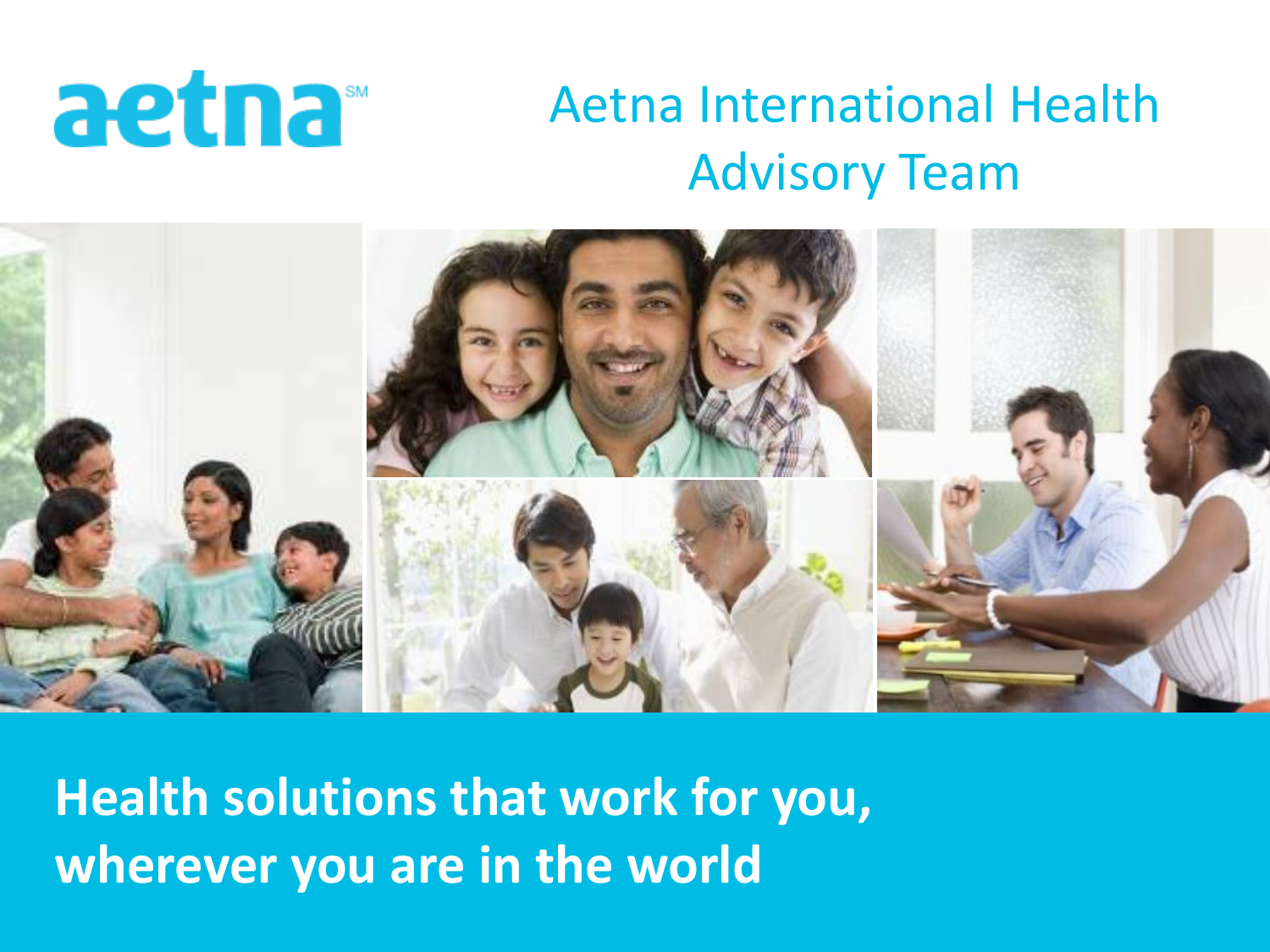## aetna



#### Managing individuals' unique health needs

- 24/7 tailored support
- Preventive screenings
- Pre-trip planning
- Locating providers and specialists
- Worldwide coordination of routine and urgent medical care
- Assist with obtaining prescription medications and medical devices
- Coordination of care for return to home country after assignment completion
- Discharge planning
- Clinical claim and international standards of care reviews
- Coordination of emergency evacuations
- To speak with an IHAT nurse, call our International Service Center and ask to be transferred to an IHAT nurse or fill out the IHAT Contact Form under find providers at [www.aetnainternational.com](http://www.aetnainternational.com/) and an IHAT nurse will contact you within 48 hours.

#### **Managing costs, care and overall health**